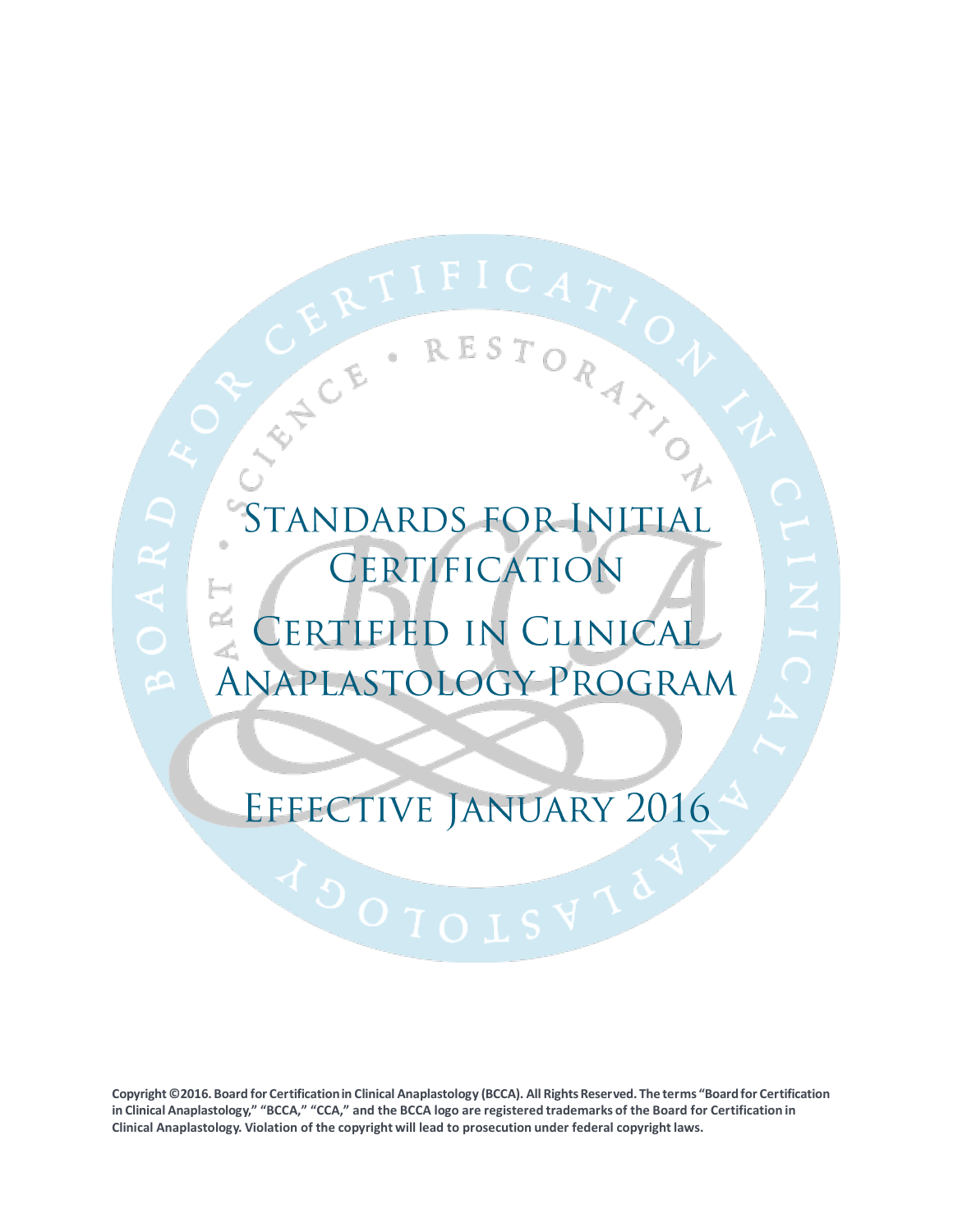## Table of Contents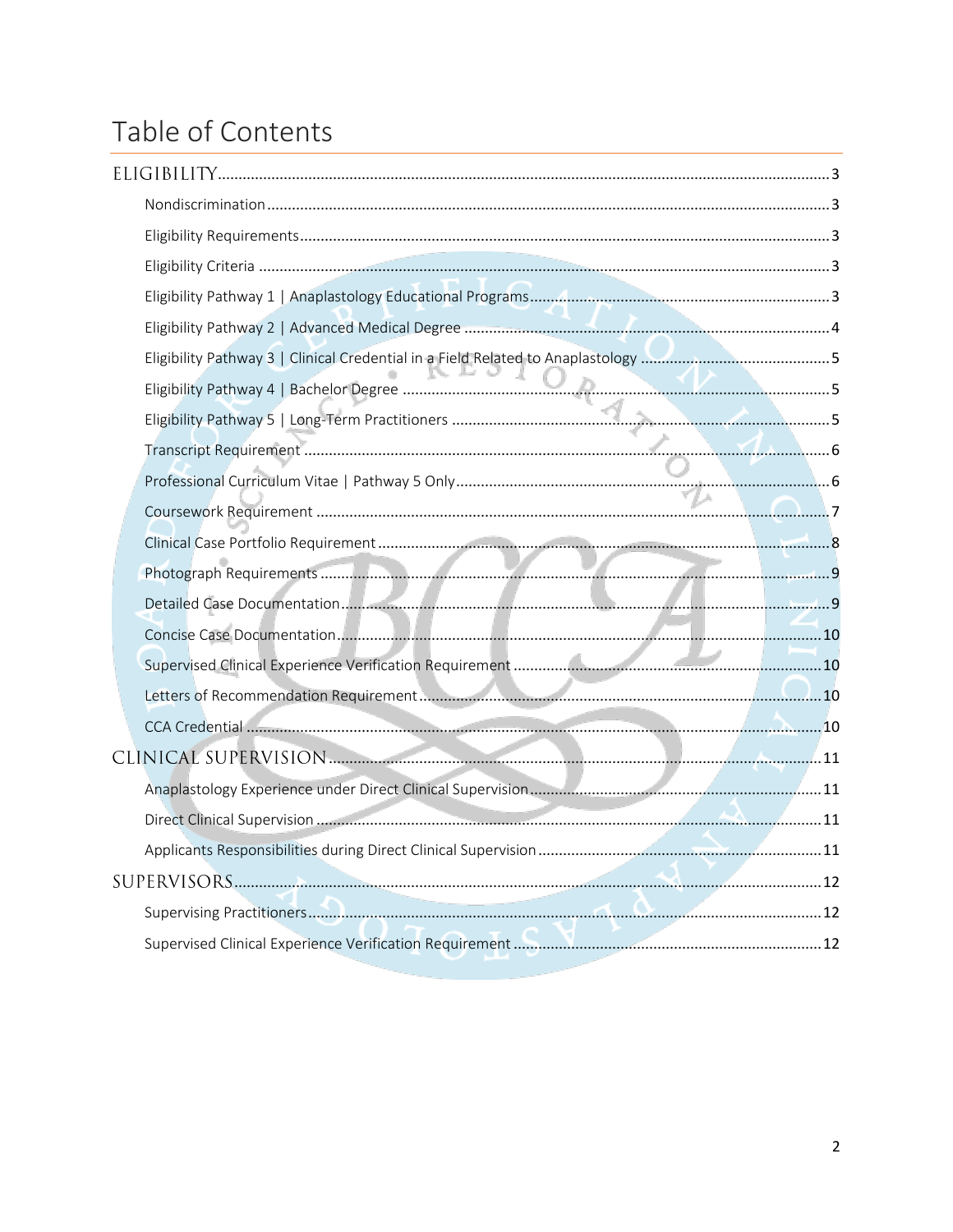# <span id="page-2-0"></span>ELIGIBILITY

### <span id="page-2-1"></span>Nondiscrimination

BCCA does not discriminate against any candidate for certification on the basis of race, color, creed, age, gender, national origin, religion, disability, marital status, parental status, ancestry, sexual orientation, military discharge status or source of income, or any other status protected by law. All candidates for certification will be judged solely on the criteria determined by the BCCA Board of Directors.

## <span id="page-2-2"></span>Eligibility Requirements

The BCCA has developed requirements for eligibility to ensure that the application process is fair and impartial for all applicants. Each eligibility requirement has been established to ensure that individuals certified by the BCCA have attained an acceptable level of knowledge and proficiency needed to provide safe and effective clinical anaplastology services. In establishing these requirements, the Board acknowledges that a combination of education, clinical experience and demonstrated knowledge are essential for individuals earning the CCA credential.

Candidates cannot earn certification without passing the certification examination. Eligibility requirements will be published in the Candidate Handbook and will be readily available to applicants on the BCCA website.

## <span id="page-2-3"></span>Eligibility Criteria

Five (5) eligibility pathways have been established by the BCCA in recognition of the diversity in education and experience of qualified applicants. Applicants are instructed to review each pathway to determine which is most suitable. All requirements detailed in the selected pathway must be fulfilled before an applicant may apply to sit for the CCA examination.

Applicants will not be awarded, and may not use, the CCA credential until all program requirements are fulfilled and approved by the BCCA Credentials Committee.

#### <span id="page-2-4"></span>Eligibility Pathway 1 | Anaplastology Educational Programs

To be eligible to sit for the CCA examination, applicants must have:

- Earned a bachelor's degree or higher, or a foreign equivalent, in any major from an accredited college or university;
- Earned a degree and/or a certificate from an educational program that directly focuses on anaplastology skills and clinical practice;
- Completed Human Anatomy OR Human Anatomy & Physiology in the Science category;
- Completed all three (3) course requirements in the Clinical Practice category;
- A portfolio of 18 clinical anaplastology cases in accordance with the BCCA guidelines; and
- Documentation of 36 months of clinical anaplastology experience under direct supervision in accordance with the BCCA guidelines.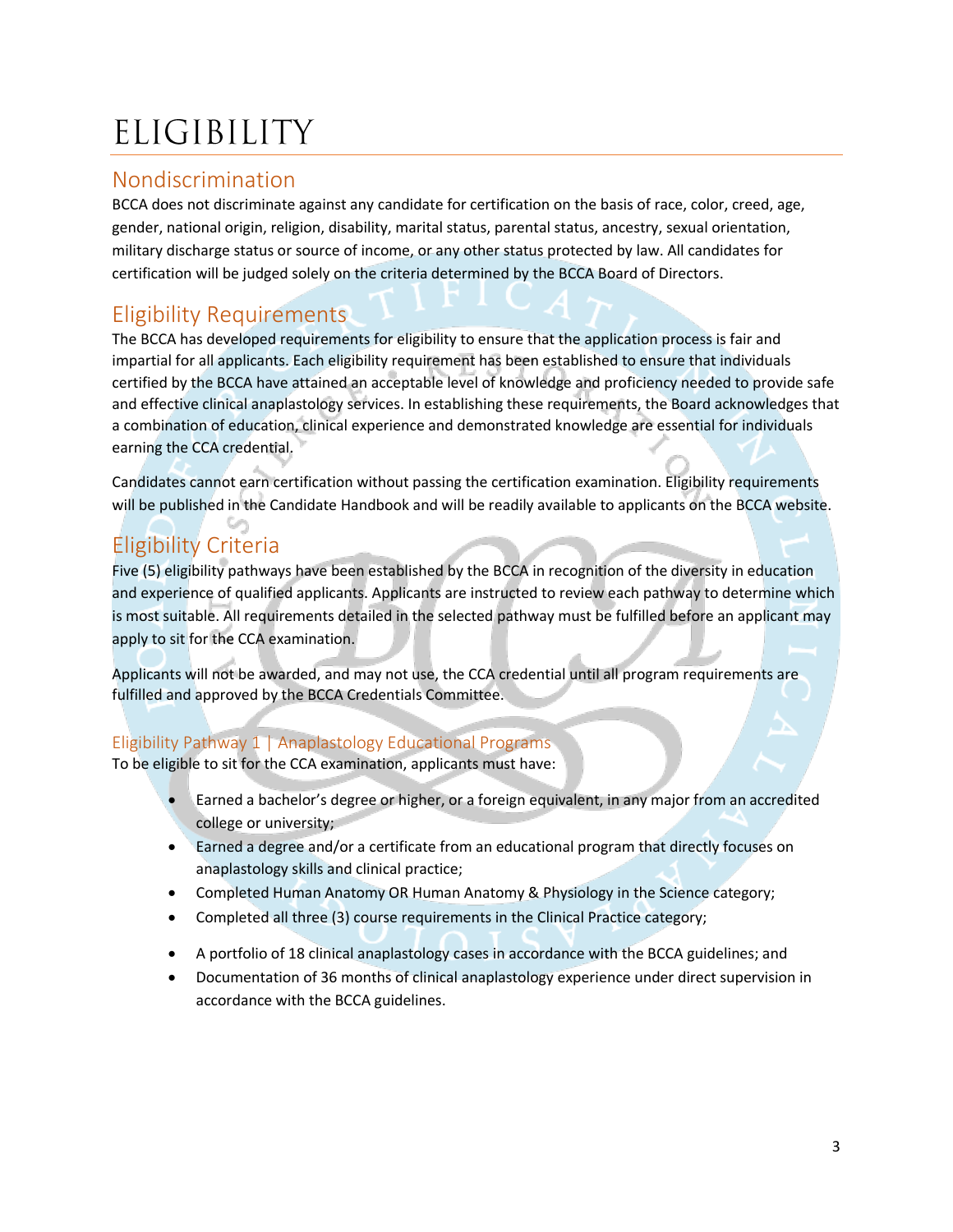#### Anaplastology Educational Program Requirement | Pathway 1 Only

To be eligible for Pathway 1, applicants must have earned a degree and/or a certificate from an educational program that directly focuses on anaplastology skills and clinical practice.

Anaplastology educational programs currently available in the United States and United Kingdom:

- o [King's College Dental Institute, Maxillofacial & Craniofacial Technology](http://www.kcl.ac.uk/prospectus/graduate/maxillofacial-and-craniofacial-technology) (MSc degree), London, England.
- o King's College, Ma[xillofacial Prosthetic Rehabilitation](http://www.gradschools.com/program-details/kings-college-london/maxillofacial-prosthetic-rehabilitation-252938_2) (online MSc degree), London, England.
- o [Manchester Metropolitan University and King's College London, Reconstructive Science](http://mahse.co.uk/our-programmes/postgraduate/) (MSc degree), Manchester, England.
- o [University of Illinois at Chicago, Department of Biomedical and Health Information Sciences, Biomedical](http://www.ahs.uic.edu/bhis/academics/bvis/)  [Visualization](http://www.ahs.uic.edu/bhis/academics/bvis/) (MS degree/Anaplastology concentration), Chicago, Illinois.
- o [James J. Peters Veterans Affairs Medical Center,](mailto:Candice.Zemnick@va.gov) Maxillofacial Prosthetic Technician Training (24 Month Certificate of Completion), Bronx, New York.
- o [Johns Hopkins University School of Medicine, Department of Art as Applied to Medicine, Clinical](http://www.hopkinsmedicine.org/medart/ProstheticsTraining.htm)  [Anaplastology Training](http://www.hopkinsmedicine.org/medart/ProstheticsTraining.htm) (Nine Month Certificate of Attendance), Baltimore, Maryland.
- o [Maine Department of Labor, Bureau of Employment Services, Maine Apprenticeship Program](http://www.mainecareercenter.com/services-programs/training/apprenticeship/index.shtml) (Six Year Certificate of Completion), Augusta, Maine. ľΔ
- o [Naval Postgraduate Dental School, Dental Laboratory Maxillofacial "C" School](http://www.wrnmmc.capmed.mil/ResearchEducation/NPDS/SitePages/C-School.aspx) (Certificate of Completion), Bethesda, Maryland. [not open to civilians]

#### <span id="page-3-0"></span>Eligibility Pathway 2 | Advanced Medical Degree

 $\sim$ 

Applicants with an advanced medical degree warrant special consideration given the medical science coursework and supervised clinical experience required by their professions.

To be eligible to sit for the CCA examination, applicants must have:

- Earned a doctoral degree in a field of clinical healthcare (including, but not limited to, DMD, DDS, MD, DO) from a United States accredited college or university, or its foreign equivalent;
- A portfolio of 18 clinical anaplastology cases in accordance with the BCCA guidelines;
- Completed a minimum of three (3) course requirements in the Studio Art category; *and*
- Trained with a Certified Clinical Anaplastologist (CCA) for a minimum of four (4) weeks / 160 hours.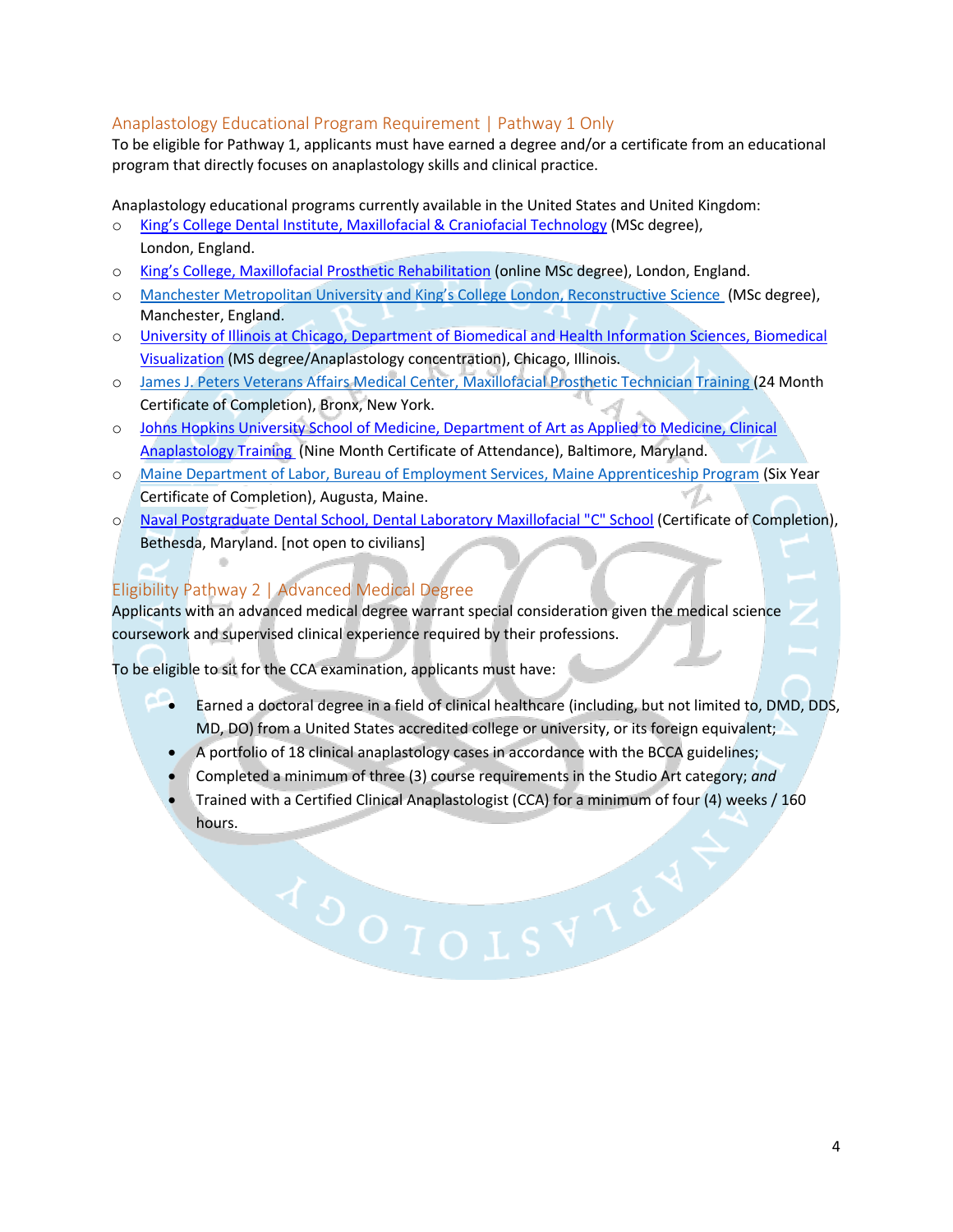#### <span id="page-4-0"></span>Eligibility Pathway 3 | Clinical Credential in a Field Related to Anaplastology

To be eligible to sit for the CCA examination, applicants must have:

- Earned a bachelor's degree or higher, or its foreign equivalent, in any major from an accredited college or university;
- Earned a clinical credential in a field closely related to anaplastology and be in good standing (i.e. Board Certified Ocularist, Certified Medical Illustrator, Certified Prosthetist, Full IMPT membership, Anerkannten Epithetiker);
- Completed a minimum of three (3) course requirements in the Science category (must include Human Anatomy OR Human Anatomy & Physiology);
- Completed a minimum of three (3) course requirements in the Studio Art category;
- Completed all three (3) course requirements in the Clinical Practice category;
- A portfolio of 18 clinical anaplastology cases in accordance with the BCCA guidelines; and
- Documentation of 24 months of clinical anaplastology experience under direct supervision in accordance with the BCCA guidelines.

#### <span id="page-4-1"></span>Eligibility Pathway 4 | Bachelor Degree

To be eligible to sit for the CCA examination, applicants must have:

- **Earned a bachelor's degree or higher, or its foreign equivalent, in any major from an accredited** college or university; Completed all four (4) course requirements in the Science category;
- Completed four (4) course requirements in the Studio Art category;
- Completed all three (3) course requirements in the Clinical Practice category;
- A portfolio of 18 clinical anaplastology cases in accordance with the BCCA guidelines; and
- Documentation of 36 months of clinical anaplastology experience under direct supervision in accordance with the BCCA guidelines.

#### <span id="page-4-2"></span>Eligibility Pathway 5 | Long-Term Practitioners

To be eligible to sit for the CCA examination, applicants must have:

- Earned a bachelor's degree or higher, or its foreign equivalent, in any major from an accredited college or university;
- Completed Human Anatomy OR Human Anatomy & Physiology in the Science category;
- Completed all three (3) course requirements in the Clinical Practice category;
- A portfolio of 18 clinical anaplastology cases in accordance with the BCCA guidelines; and
- A professional curriculum vitae that demonstrates a minimum of 10 years' experience in clinical anaplastology within thirteen (13) years of application submission; and
- Documentation of 120 qualifying continuing education units (CEUs) which demonstrate professional development and contributions to the field of clinical anaplastology. CEUs must be achieved within the past thirteen (13) years of the application submission.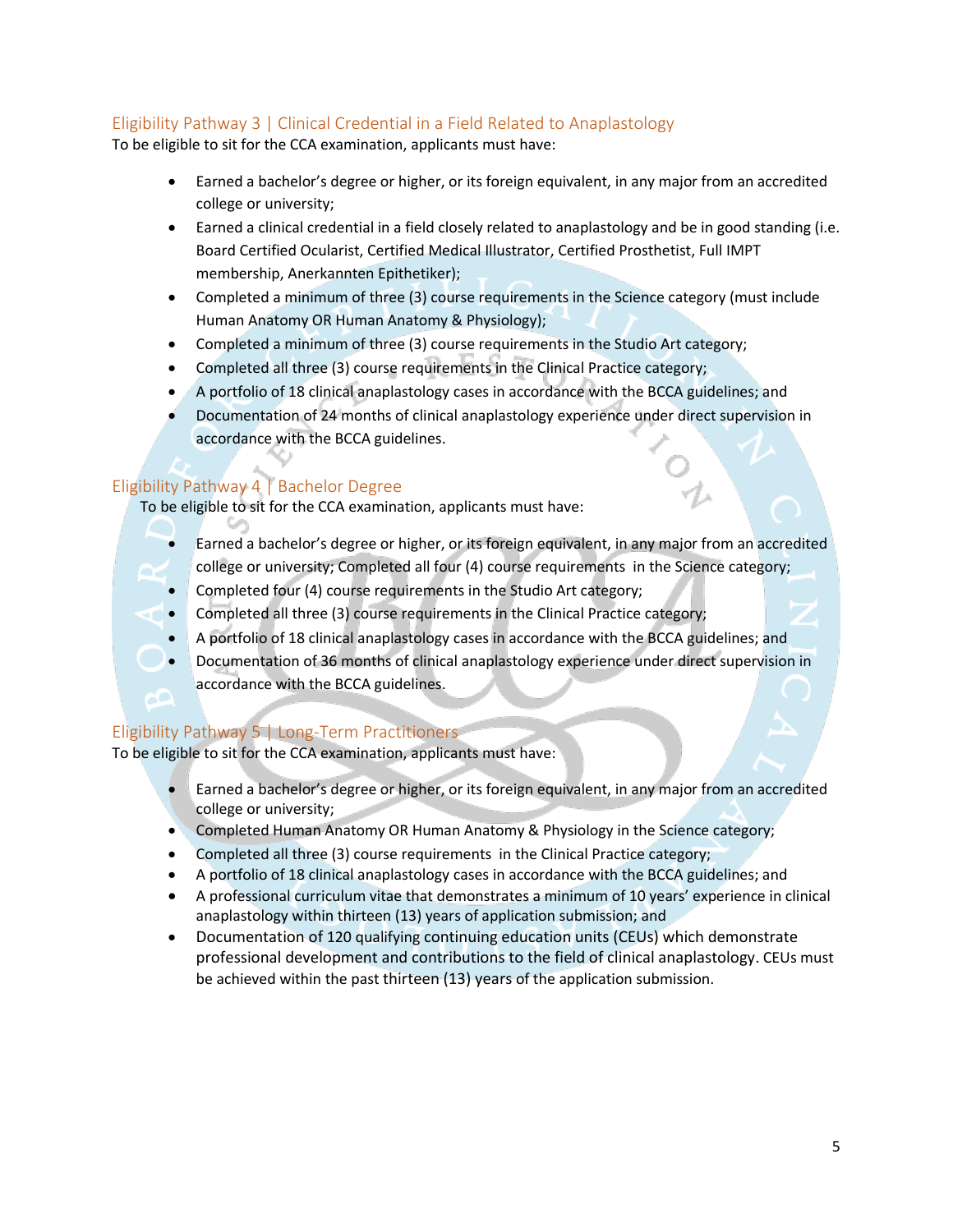#### Degree Requirement

All applicants must earn degrees or certificates from an accredited institution. "Accredited" means an institution that was accredited, at the time the degree was awarded, by a regional accreditation body in the United States which is recognized either by the Council for Higher Education Accreditation and/or the United States Department of Education.

Degrees from institutions outside the United States must be from that country's equivalent of a regionally accredited U.S. institution.

#### <span id="page-5-0"></span>Transcript Requirement

Official school transcripts for required coursework and the conferring of a degree are required.

Official transcripts from an accredited college or institution must be submitted with the applicant's application. Transcripts must be submitted in the official school envelope, with the seal unaltered. Examination eligibility will not be conferred without receipt of official transcripts.

Official documentation for Clinical Practice coursework, which has been fulfilled by distance learning, must be submitted with the applicant's application. Examination eligibility will not be conferred without receipt of evidence conferring completion of the coursework requirement (i.e. certificate of completion).

Applicants must have fully completed and earned a passing grade or better, or an indication of "pass" or "complete" for credit only courses, for required coursework.

#### Verification Requirement |Pathway 3 Only

Applicants must provide confirmation of certification status to the BCCA from the certifying/credentialing body. Verification of certification status will include the individual's name, current certification status, state/province certified, expiration date and credential.

#### <span id="page-5-1"></span>Professional Curriculum Vitae | Pathway 5 Only

Used often in the academia and science fields, a Curriculum Vitae (CV) is a summary of a candidate's educational and academic background. All candidates for pathway 5 must submit a detailed, updated curriculum vitae. Typical sections of a CV include:

- Applicant Information **•** Education **•** Experience
- - Research Interests Publications/Abstracts Presentations Languages
- Professional Associations/Affiliations
- 
- Awards, Fellowships, Honors, Grants
- 
- Courses Taken **•** Technical/Computer Skills Laboratory Skills
	- Community/University Service Additional Information

Certifications **CERTIFICATE CERTIFICATE CERTIFICATE** 

level/proficiency)

References

A Curriculum Vitae will not be accepted in lieu of completing the CCA Application.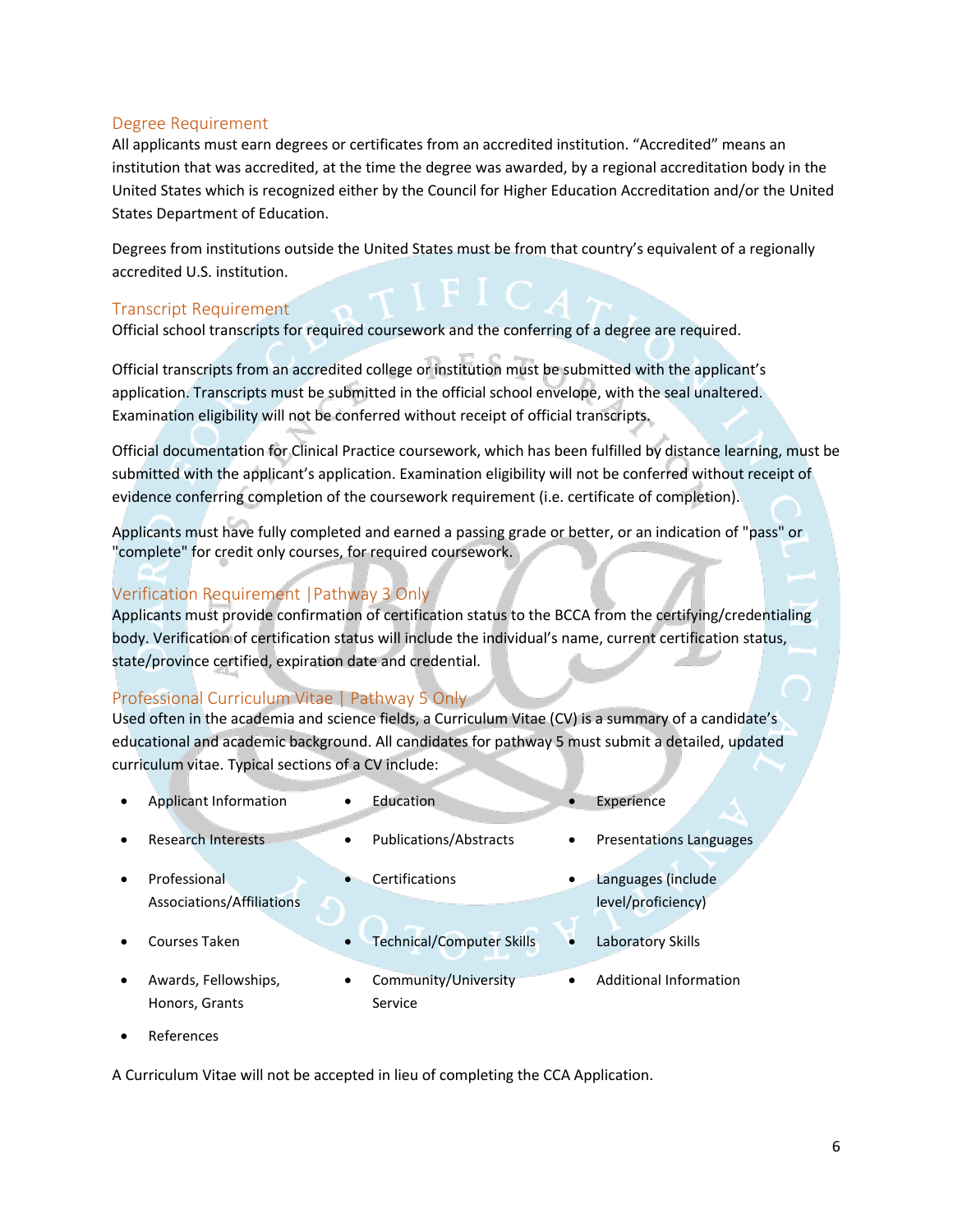#### <span id="page-6-0"></span>Coursework Requirement

To be eligible to sit for the CCA examination, applicants fulfill both the academic and educational requirements as detailed in the eligibility pathways (i.e. Pathway 1, Anaplastology Educational Programs). Applicants must fulfill the course requirements outlined in the eligibility pathway from the following categories:

| <b>SCIENCE</b>                                                                                                                                                                        | <b>STUDIO ART</b>                                                                                                                                                                                   | <b>CLINICAL PRACTICE</b>                                                                                                                                                                          |
|---------------------------------------------------------------------------------------------------------------------------------------------------------------------------------------|-----------------------------------------------------------------------------------------------------------------------------------------------------------------------------------------------------|---------------------------------------------------------------------------------------------------------------------------------------------------------------------------------------------------|
|                                                                                                                                                                                       |                                                                                                                                                                                                     |                                                                                                                                                                                                   |
| 1. Human Anatomy OR Human<br>Anatomy & Physiology (eq. to<br>two semesters)<br>2. Human Pathology OR Human<br>Pathophysiology<br>3. Chemistry with lab OR<br><b>Materials Science</b> | 1. Painting OR Color Theory<br>2. Figure OR Portrait Drawing<br>3. Figurative Sculpture OR<br>Portrait Bust Sculpture<br>4. Materials and Methods in<br>Sculpture (i.e. Mold Making<br>and Casting) | 1. Privacy and Ethical Practices<br>(i.e. HIPAA or equivalent<br><b>Patient Practices training</b><br>program)<br>2. CPR Certification<br>3. Infection Control and<br><b>Bloodborne Pathogens</b> |
| 4. Medical Terminology                                                                                                                                                                | 5. 3D Digital Modeling and<br>Fabrication                                                                                                                                                           |                                                                                                                                                                                                   |

The BCCA will accept traditional classroom and/or distance learning course formats in the Science, Studio Art, and Clinical Practice categories.

Science: Eligibility pathways for certification require course requirements be taken from an accredited college or institution. Undergraduate and graduate level courses will be accepted.

Studio Art: Eligibility pathways for certification require course requirements be taken from an accredited college or institution. Undergraduate and graduate level courses will be accepted. Courses taken in the Studio Art category may also be fulfilled at professional institutions which are accredited by different organizations (i.e. Accrediting Commission of Career Schools and Colleges, Accrediting Council for Independent Colleges and Schools, Higher Learning Commission, National Association of Schools of Art and Design). Non-credit courses will not be accepted by the BCCA.

Clinical Practice: Course requirements in the Clinical Practice category must fulfill one of the following criteria:

- The course is provided by an accredited hospital (i.e. Joint Commission, Joint Commission International, Accreditation Canada)
- The course is provided by a provider approved by a state or government organization/agency (i.e. New York State Department of Health, U.S. Department of Labor, Training.Gov.AU)
- The course is provided by the American Heart Association (AHA), the American Red Cross or international equivalent.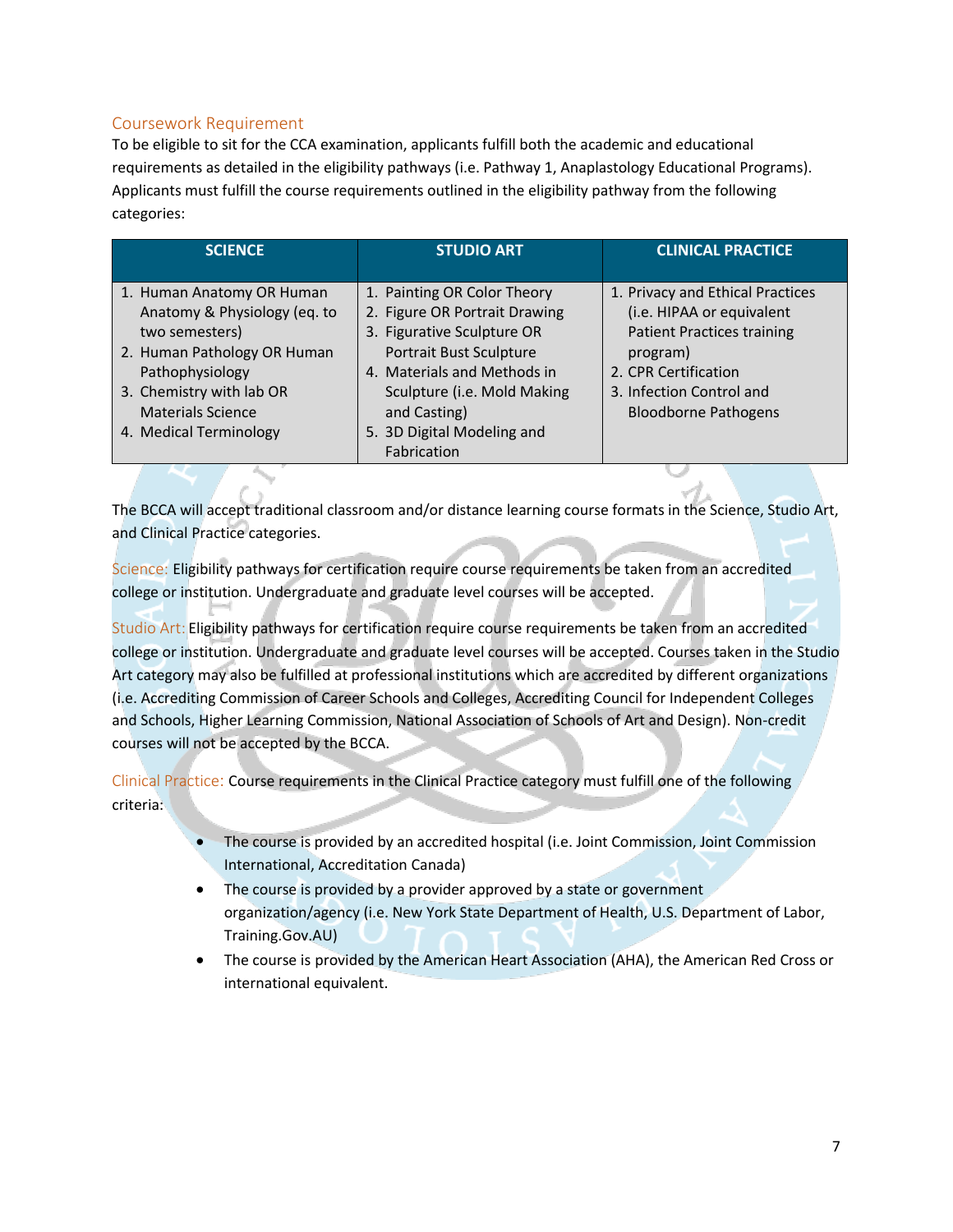#### <span id="page-7-0"></span>Clinical Case Portfolio Requirement

All applicants are required to document 18 different clinical cases to demonstrate the applicant's competency in both the clinical and technical aspects of clinical anaplastology. Cases completed as a student or trainee may be included. All cases must represent prostheses that were conceived, designed, and fabricated by the applicant. Supervisors and/or consultants may have contributed during prosthetic treatment selection, planning, and delivery. Remakes using existing molds or through duplication of previous prostheses may not to be used for the Portfolio.

An authorization for information and photography release MUST be submitted for each patient and included as part of the Portfolio of Clinical Cases. The BCCA Patient Information Release Form is to be used for this purpose. Failure to obtain patient releases will result in an immediate rejection of the applicant's application.

Applicants must ensure their cases demonstrate that each prosthesis is:

- designed and fabricated to improve or restore function and aesthetics; and
- designed, fabricated, and delivered safely and effectively to the patient.

As defined by the BCCA Scope of Practice, anaplastologists provide custom made Class 1 and 2 medical devices that are non-weight bearing and can be categorized in one of 3 regions: Facial, Somatic, and Ocular. Subdermally implantable, intraoral, fingernails, wigs, and weight bearing prostheses will not be considered for CCA eligibility.

|              | <b>REGION 1   Facial</b>                                                             | <b>REGION 2   Somatic</b><br>(i.e. neck, torso, and extremities) | <b>REGION 3   Ocular</b><br>(i.e. eye) |
|--------------|--------------------------------------------------------------------------------------|------------------------------------------------------------------|----------------------------------------|
|              | Orbital/Upper facial*                                                                | Finger/thumb                                                     | Custom indwelling ocular               |
|              | Nasal/Midfacial                                                                      | Partial hand/hand                                                | Scleral cover shell                    |
| Prostheses   | Auricular                                                                            | Aesthetic sleeve                                                 |                                        |
|              | Hemi-Facial (nose, orbit and cheek)*                                                 | Toe/partial foot                                                 |                                        |
| 호            |                                                                                      | (non-weight bearing)                                             |                                        |
| <b>Types</b> | Other facial                                                                         | Breast/nipple                                                    |                                        |
|              | Osseointegrated implant retained facial                                              | Other somatic                                                    |                                        |
|              |                                                                                      | Osseointegrated implant retained                                 |                                        |
|              |                                                                                      | somatic                                                          |                                        |
|              | $*$ One class we are a second point to a failure of a state of less around it should |                                                                  |                                        |

*\*Ocular may or may not be fabricated by applicant*

Applicants must submit the clinical case portfolio in accordance with the published BCCA guidelines. Specifics regarding supporting documents and photographic requirements for detailed and concise cases are published in the Candidate Handbook. Applicants are advised to review all requirements prior to beginning supervised clinical experience to ensure appropriate documentation can be obtained during treatment.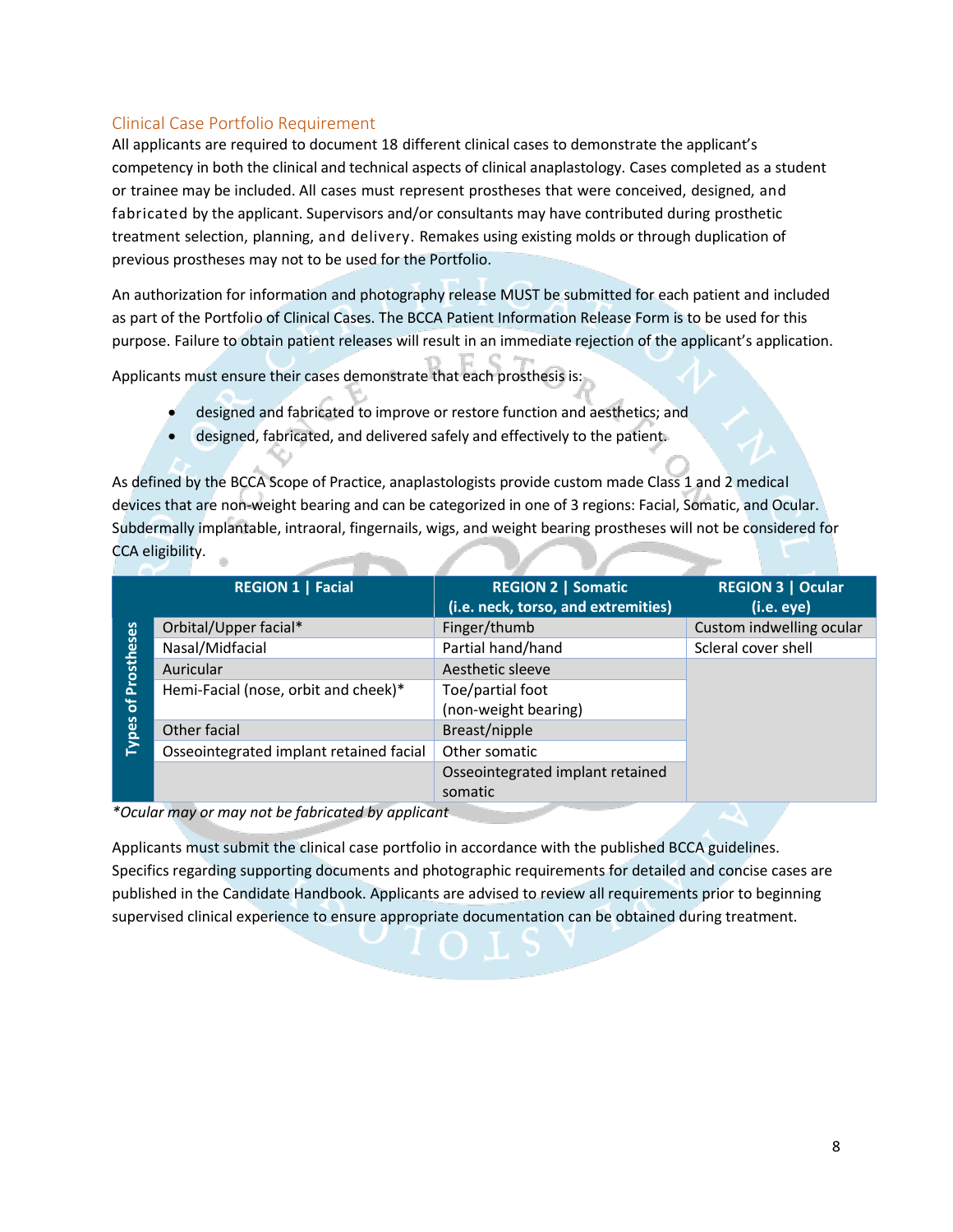| <b>TOTAL CASES</b>    | 18 different clinical cases.                                                          |                                                                                                                                                                                                                   |                                                                             |  |
|-----------------------|---------------------------------------------------------------------------------------|-------------------------------------------------------------------------------------------------------------------------------------------------------------------------------------------------------------------|-----------------------------------------------------------------------------|--|
| <b>FORMAT</b>         | All 18 cases must be in one (1) Microsoft PowerPoint file.                            |                                                                                                                                                                                                                   |                                                                             |  |
| <b>PROTECTED</b>      | Patient Information Release Form for each patient.                                    |                                                                                                                                                                                                                   |                                                                             |  |
| <b>HEALTH</b>         |                                                                                       |                                                                                                                                                                                                                   |                                                                             |  |
| <b>INFORMATION</b>    |                                                                                       |                                                                                                                                                                                                                   |                                                                             |  |
| <b>DETAILED CASES</b> | Three (3) cases.<br>Cases A-C must be<br>documented in detail.                        | Cases can all be from the<br>same region, however, they<br>must represent 3 different<br>types of prostheses<br>(i.e. Auricular, Nasal, and<br>Orbital).                                                          | At least two (2) cases must<br>represent a Facial (Region 1)<br>prosthesis. |  |
| <b>CONCISE CASES</b>  | 15 cases.<br>Cases D-R must be<br>documented solely<br>through photographic<br>means. | Cases must represent different patient cases, with no more<br>than eight (8) of the same type of prostheses<br>(i.e. 8 nasal, 5 auricular, 2 ocular).<br>At least seven (7) cases must be from Region 1 (Facial). |                                                                             |  |
|                       |                                                                                       |                                                                                                                                                                                                                   |                                                                             |  |

#### <span id="page-8-0"></span>Photograph Requirements

Applicants should ensure that color images are scanned and/or saved at 100 PPI or higher. Photographs must not be altered other than cropping. Models and prostheses should be photographed on a solid background. The applicant's portfolio should be assembled into a Microsoft PowerPoint presentation.

#### <span id="page-8-1"></span>Detailed Case Documentation

- 1) Patient Authorization (BCCA Patient Information Release Authorization Form).
- 2) Photocopy of Detailed Written Order from referring physician (**not required for Pathway 2**).
- 3) Care and cleaning instructions provided to patient.
- 4) Case study including the following information pertinent to patient care:
	- a) Diagnosis and physical findings
	- b) Concerns/limitations (i.e. radiation therapy, mobile underlying soft tissue, manual dexterity, visual acuity, climate, vocation or avocation)
	- c) Treatment plan (i.e. pre-treatment operative plan, retention strategy, sculptural design decisions, material selection)
	- d) Patient outcome (i.e. feedback from patient, family, physician and your own feedback to effectiveness of treatment plan)
	- e) Photographs demonstrating each of the following:
		- (1) Patient without prosthesis (show implant components if applicable)
		- (2) Impression/moulage (tissue side) or patient model resulting from digital imaging
		- (3) Sculptural prototype on patient
		- (4) Mold (all parts shown ready for prosthesis casting)
		- (5) Two (2) views of final prosthesis on the patient
		- (6) External (front) view of prosthesis on a solid background
		- (7) View of tissue contact or fitting surface of prosthesis on a solid background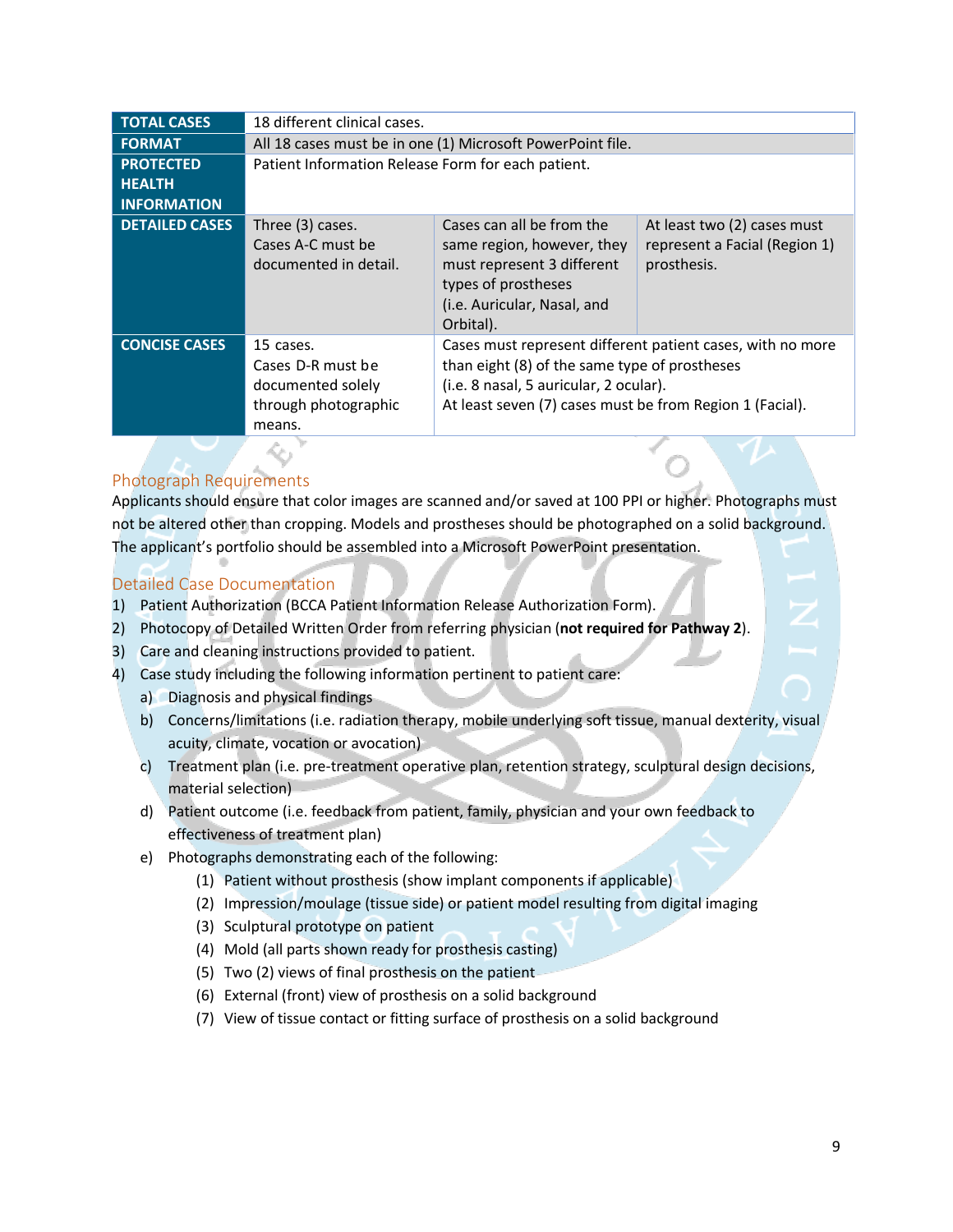#### <span id="page-9-0"></span>Concise Case Documentation

- 1) Patient Authorization (BCCA Patient Information Release Authorization Form).
- 2) Photographs demonstrating each of the following:
	- a) Patient without prosthesis (show implant components if applicable)
	- b) Two (2) views of final prosthesis on the patient
	- c) External (front) view of prosthesis on a solid background
	- d) View of tissue contact or fitting surface of prosthesis on a solid background

#### <span id="page-9-1"></span>Supervised Clinical Experience Verification Requirement

The Supervised Clinical Experience Verification form is provided to the supervising practitioner of the CCA applicant. Applicants are responsible for completing their basic demographic information. The supervising practitioner will complete the rest of the form in its entirety, seal the form in an envelope with their signature across the flap to ensure confidentiality, and return it to the applicant for submission to the BCCA. The BCCA reserves the right to contact supervisors for verification purposes.

#### <span id="page-9-2"></span>Letters of Recommendation Requirement

The applicant is required to provide two letters of recommendation from a referring physician or physician colleague who can attest to the applicant's ability to provide safe and effective clinical services to patients.

The letters of recommendation cannot be from a supervising practitioner.

Physicians must use the CCA Letter of Recommendation Form. The physician will seal the form in an envelope with their signature across the flap to ensure confidentiality, and return it to the applicant for submission to the BCCA.

The BCCA reserves the right to contact referring physicians for verification purposes.

### <span id="page-9-3"></span>CCA Credential

The CCA credential is conferred and program completion is achieved when the candidate has successfully fulfilled the requirements identified in the eligibility pathway, passed the CCA certification examination, complied with the BCCA Code of Ethics and Standards of Practice, and adhered to the continuing education standards as set forth by the Board of Directors.

The purposes of the CCA certification program are to:

- establish the body of knowledge for anaplastology professionals;
- assess the level of knowledge demonstrated by anaplastology professionals in a valid and reliable manner;
- encourage professional growth in the field of clinical anaplastology;
- formally recognize individuals who meet the requirements set by BCCA Board of Directors; and
- serve the public by encouraging quality clinical anaplastology services.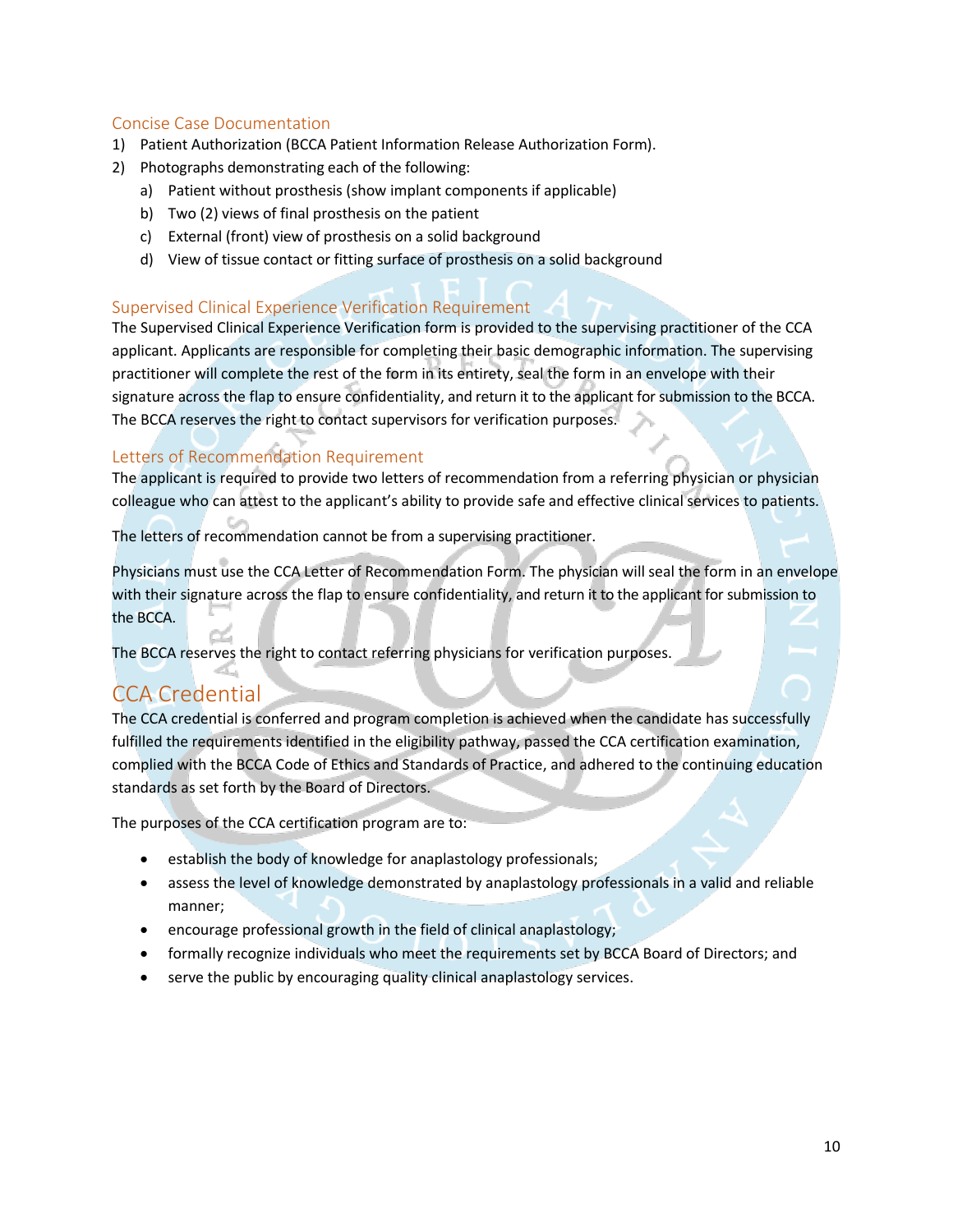# <span id="page-10-0"></span>CLINICAL SUPERVISION

### <span id="page-10-1"></span>Anaplastology Experience under Direct Clinical Supervision

The scope of anaplastology experience consists of clinical time and patient contact in the following areas: patient assessment including communication with referring or ordering physicians, treatment planning, implementation, prosthetic delivery, and follow-up care including modifying and/or replacing an existing prosthesis. Supervised clinical experience received during academic education will be recognized by the BCCA.

### <span id="page-10-2"></span>Direct Clinical Supervision

Direct clinical supervision is oversight provided by a supervising practitioner to an applicant. First and foremost the goal of supervision is to provide reasonable assurance that any mistakes made by the applicant being supervised are corrected before harm is done to the patient. This supervisory relationship is evaluative, extends over time, and has the simultaneous purposes of enhancing the professional functioning of the applicant while monitoring the quality of professional services delivered. Direct clinical supervision is exercised through observation, consultation, directing the learning of the applicant, and via role modeling.

## <span id="page-10-3"></span>Applicants Responsibilities during Direct Clinical Supervision

Each applicant must know the limits of his/her scope of authority, and the circumstances under which he/she is permitted to act with conditional independence. Applicants must not attempt to provide clinical services or do procedures for which they are not trained. Clinical responsibilities of each applicant must be based on level of experience, patient safety, education, as well as severity and complexity of patient condition. Each applicant is also responsible for communicating significant patient care issues to the supervising practitioner. The applicant must be aware of and operate within applicable state and federal laws.